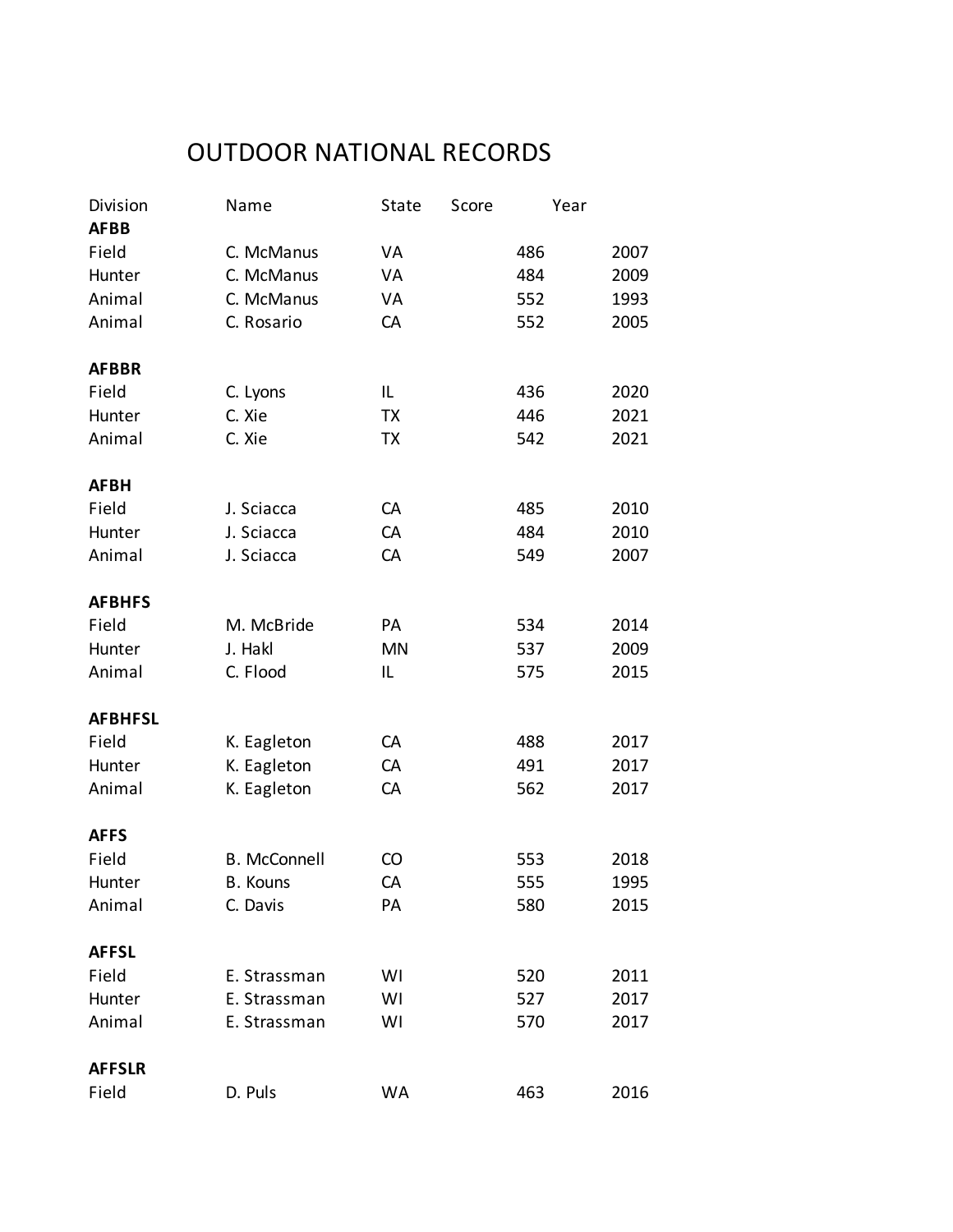| Hunter         | S. McGrath       | WA        | 467            | 2010 |
|----------------|------------------|-----------|----------------|------|
| Animal         | C. Maness        | <b>TX</b> | 550            | 2021 |
|                |                  |           |                |      |
| <b>AFLB</b>    |                  |           |                |      |
| Field          | R. Skubish       | NJ        | 244            | 2016 |
| Hunter         | R. Skubish       | NJ        | 277            | 2016 |
| Animal         | R. Skubish       | NJ        | 391            | 2014 |
| <b>AFTRAD</b>  |                  |           |                |      |
| Field          | S. McCain        | CA        | 433            | 2012 |
| Hunter         | S. McCain        | CA        | 445            | 2012 |
| Animal         | S. McCain        | CA        | 524            | 2012 |
| <b>AMBB</b>    |                  |           |                |      |
| Field          | R. Stark         | VA        | 516            | 2008 |
| Hunter         | R. Stark         | VA        | 518            | 2009 |
| Animal         | R. Stark         | VA        | 562            | 2012 |
|                |                  |           |                |      |
| <b>AMBBR</b>   |                  |           |                |      |
| Field          | J. Demmer III    | PA        | 458 2020, 2021 |      |
| Hunter         | J. Demmer III    | PA        | 488            | 2021 |
| Animal         | J. Demmer III    | PA        | 558            | 2021 |
| <b>AMBH</b>    |                  |           |                |      |
| Field          | J. Brown         | <b>MD</b> | 521            | 1986 |
| Hunter         | <b>B.</b> Rogers | CA        | 526            | 1988 |
| Animal         | R. Bromley       | <b>OR</b> | 561            | 2007 |
| <b>AMBHFS</b>  |                  |           |                |      |
| Field          | T. Ewers         | VA        | 554            | 2009 |
| Field          | T. Warner        | PA        | 554            | 2012 |
| Hunter         | T. Warner        | PA        | 554            | 2012 |
| Animal         | J. Dean          | VA        | 580            | 2012 |
|                |                  |           |                |      |
| <b>AMBHFSL</b> |                  |           |                |      |
| Field          | W. Caires        | CO        | 514            | 2008 |
| Hunter         | W. Caires        | CO        | 521            | 2008 |
| Animal         | R. Gentry        | OR        | 572            | 2005 |
| <b>AMFS</b>    |                  |           |                |      |
| Field          | M. Rubio         | CA        | 558            | 2016 |
| Field          | D. Button        | WI        | 558 2017, 2019 |      |
| Hunter         | B. Jerome        | WA        | 560            | 2021 |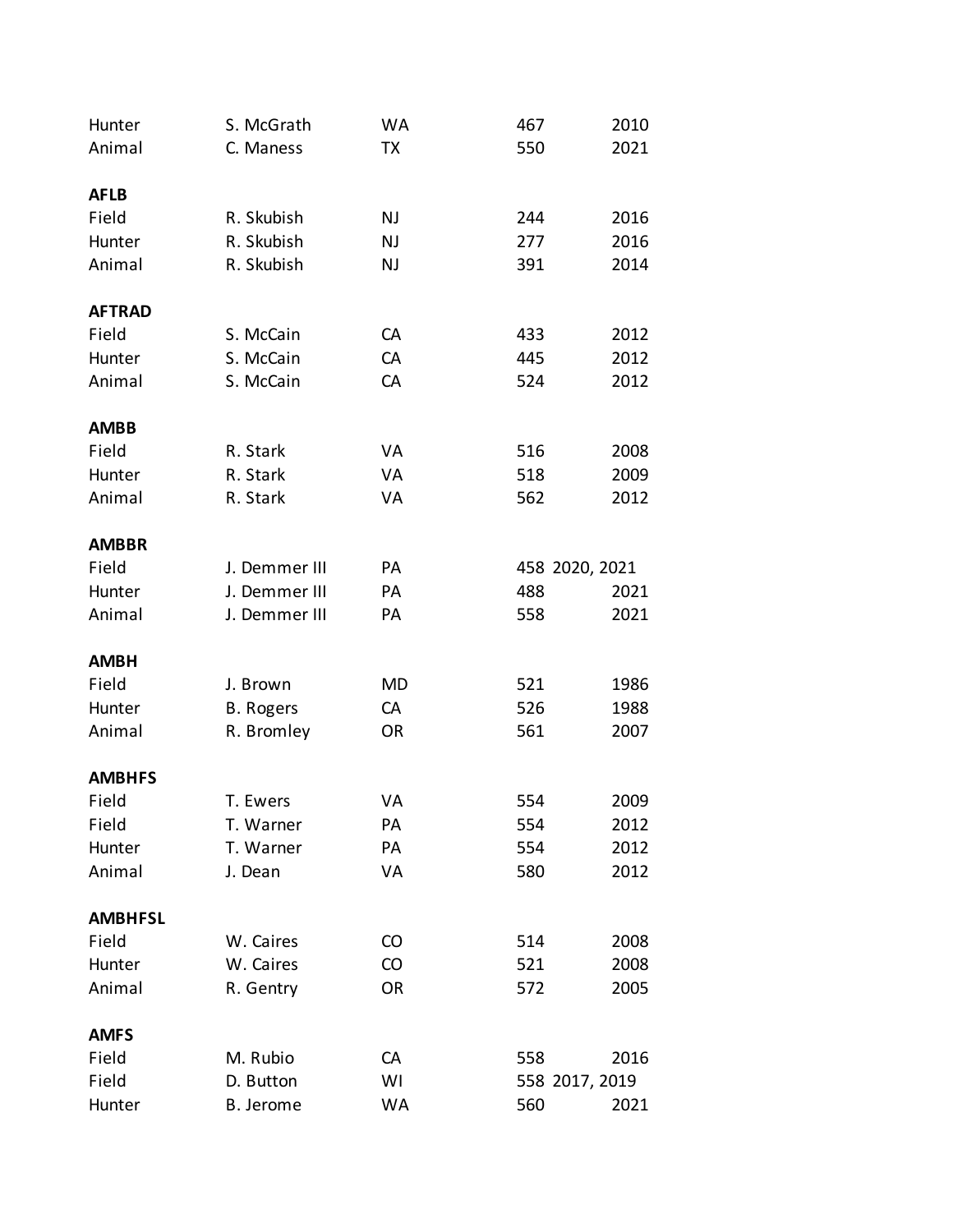| Animal        | <b>B.</b> Baker  | VA        | 585 | 2009 |
|---------------|------------------|-----------|-----|------|
| Animal        | A. Moorman       | IA        | 585 | 2017 |
|               |                  |           |     |      |
| <b>AMFSL</b>  |                  |           |     |      |
| Field         | R. Gentry        | <b>OR</b> | 538 | 2013 |
| Hunter        | R. Eckenburg     | CA        | 535 | 2010 |
| Animal        | C. Stauffer      | <b>TX</b> | 574 | 2005 |
| <b>AMFSLR</b> |                  |           |     |      |
| Field         | J. Scarboro      | GA        | 521 | 2021 |
| Hunter        | J. Scarboro      | GA        | 535 | 2021 |
| Animal        | J. Scarboro      | GA        | 567 | 2020 |
|               |                  |           |     |      |
| <b>AMLB</b>   |                  |           |     |      |
| Field         | M. Tanner        | TX        | 327 | 2021 |
| Hunter        | D. Chatoo        | FL        | 326 | 2015 |
| Animal        | <b>B.</b> Savage | NJ        | 415 | 2020 |
| <b>AMTRAD</b> |                  |           |     |      |
| Field         | A. Eagleton      | CA        | 476 | 2009 |
| Hunter        | A. Eagleton      | CA        | 486 | 2010 |
| Animal        | E. Eaton         | <b>WA</b> | 532 | 1994 |
| Animal        | T. Driscoll      | CA        | 532 | 2004 |
| Animal        | G. McCain        | CA        | 532 | 2014 |
|               |                  |           |     |      |
| <b>CFBB</b>   |                  |           |     |      |
| Field         | J. Behlings      | <b>SD</b> | 442 | 2019 |
| Hunter        | J. Behlings      | SD        | 422 | 2019 |
| Animal        | R. Trafford      | LA        | 549 | 2004 |
| <b>CFBHFS</b> |                  |           |     |      |
| Field         | R. Brooks        | TX        | 554 | 2017 |
| Hunter        | R. Brooks        | TX        | 550 | 2017 |
| Animal        | R. Brooks        | TX        | 575 | 2017 |
| <b>CFFS</b>   |                  |           |     |      |
| Field         | A. Moore         | AK        | 558 | 2019 |
| Hunter        | R. Brooks        | TX        | 560 | 2018 |
| Animal        | M. Rives         | <b>MS</b> | 584 | 2017 |
| <b>CFFSL</b>  |                  |           |     |      |
| Field         | S. Combs         | ТX        | 518 | 2008 |
| Hunter        | S Combs          | TX        | 520 | 2008 |
|               |                  |           |     |      |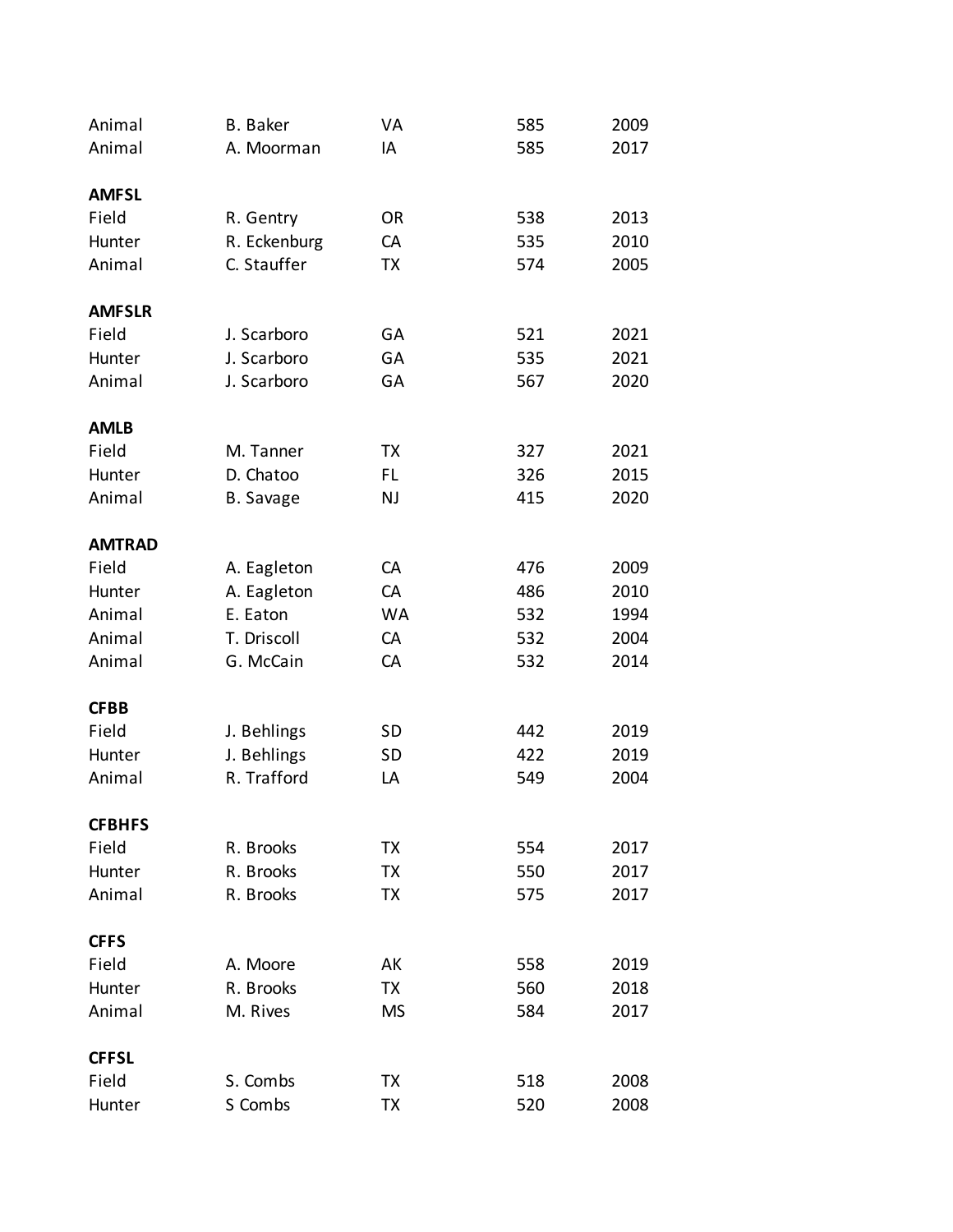| Animal        | J. Sager         | CA        | 556 | 2000 |
|---------------|------------------|-----------|-----|------|
| <b>CFFSLR</b> |                  |           |     |      |
| Field         | M. Perry         | <b>SD</b> | 490 | 2020 |
| Hunter        | M. Perry         | <b>SD</b> | 481 | 2020 |
| Animal        | K. Larrick       | FL        | 557 | 2004 |
| <b>CMBB</b>   |                  |           |     |      |
| Field         | J. Leimbach      | MD        | 515 | 2007 |
| Hunter        | C. Gregory       | TX        | 531 | 2010 |
| Animal        | <b>B.</b> Brooks | TX        | 557 | 1988 |
| <b>CMBHFS</b> |                  |           |     |      |
| Field         | L. Ray           | IA        | 542 | 2014 |
| Hunter        | L. Ray           | IA        | 552 | 2014 |
| Animal        | L. Ray           | IA        | 576 | 2014 |
| <b>CMFS</b>   |                  |           |     |      |
| Field         | M. DeCosta       | CA        | 559 | 2008 |
| Field         | L. Kenley        | VA        | 559 | 2009 |
| Field         | C. Frederick     | GA        | 559 | 2021 |
| Hunter        | L. Kenley        | VA        | 560 | 2009 |
| Animal        | B. Hood          | <b>MO</b> | 579 | 2005 |
| Animal        | L. Kenley        | VA        | 579 | 2009 |
| Animal        | H. Milne         | IN        | 579 | 2015 |
| <b>CMFSL</b>  |                  |           |     |      |
| Field         | A. Leimbach      | MD        | 514 | 2007 |
| Hunter        | A. Capp          | <b>SD</b> | 516 | 2006 |
| Animal        | S. Johnson       | CA        | 560 | 2002 |
| <b>CMFSLR</b> |                  |           |     |      |
| Field         | D. Denton        | MT        | 517 | 2008 |
| Hunter        | D. Denton        | MT        | 505 | 2008 |
| Animal        | D. Denton        | MT        | 547 | 2008 |
| <b>MSFBB</b>  |                  |           |     |      |
| Field         | C. St Clair      | AZ        | 403 | 2019 |
| Hunter        | C. St Clair      | AZ        | 398 | 2019 |
| Animal        | R. Jackson       | <b>OR</b> | 492 | 2007 |
| <b>MSFBH</b>  |                  |           |     |      |
| Field         | R. Jackson       | <b>OR</b> | 378 | 2013 |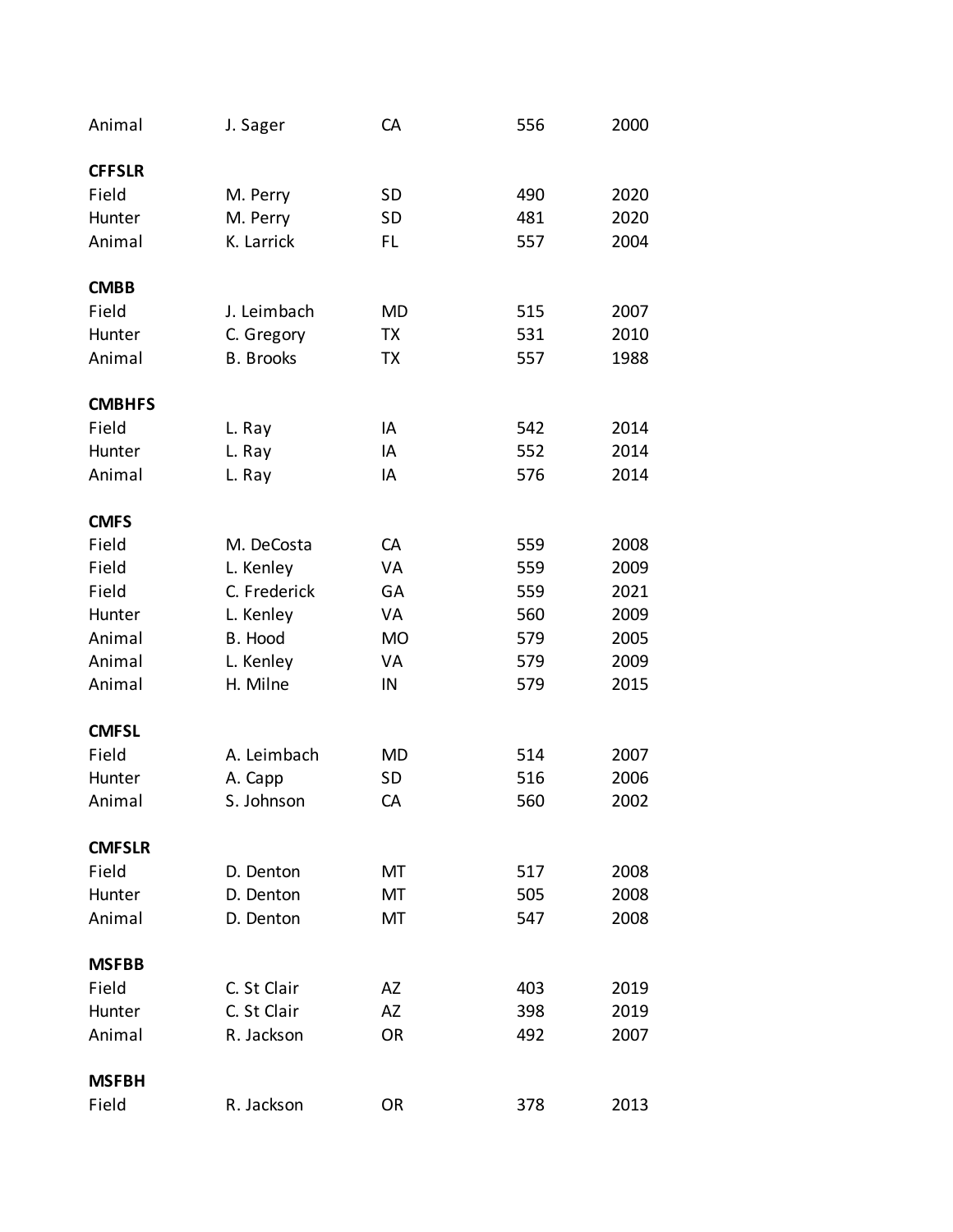| Hunter          | R. Jackson        | <b>OR</b> | 404 | 2013 |
|-----------------|-------------------|-----------|-----|------|
| Animal          | R. Jackson        | <b>OR</b> | 451 | 2013 |
|                 |                   |           |     |      |
| <b>MSFBHFS</b>  |                   |           |     |      |
| Field           | B. McMahan        | CA        | 427 | 2016 |
| Hunter          | B. McMahan        | CA        | 438 | 2016 |
| Animal          | <b>B.</b> McMahan | CA        | 520 | 2016 |
| <b>MSFFS</b>    |                   |           |     |      |
| Field           | L. Hickman        | <b>WA</b> | 526 | 2009 |
| Field           | <b>B.</b> Kouns   | CA        | 526 | 2018 |
| Hunter          | L. Hickman        | <b>WA</b> | 535 | 2009 |
| Animal          | R. Pridgen        | OK        | 571 | 2006 |
| <b>MSFFSL</b>   |                   |           |     |      |
| Field           | K. Christiansen   | CA        | 414 | 2007 |
| Hunter          | K. Christiansen   | CA        | 403 | 2007 |
| Animal          | K. Christiansen   | CA        | 483 | 2007 |
| <b>MSFTRAD</b>  |                   |           |     |      |
| Field           | S. McCain         | CA        | 394 | 2021 |
| Hunter          | S. McCain         | CA        | 395 | 2021 |
| Animal          | S. McCain         | CA        | 513 | 2021 |
| <b>MSMBB</b>    |                   |           |     |      |
| Field           | D. Clem           | MD        | 495 | 2009 |
| Hunter          | T. Daley          | CA        | 496 | 2013 |
| Animal          | D. Cline          | VA        | 553 | 2017 |
| <b>MSMBH</b>    |                   |           |     |      |
| Field           | J. Avery          | CA        | 400 | 2016 |
| Hunter          | J. Avery          | CA        | 421 | 2016 |
| Animal          | J. Avery          | CA        | 503 | 2016 |
| <b>MSMBHFS</b>  |                   |           |     |      |
| Field           | R. Turner         | TX        | 526 | 2019 |
| Hunter          | R. Turner         | TX        | 533 | 2019 |
| Animal          | S. Coleman        | ТX        | 569 | 2018 |
| Animal          | R. Turner         | TX        | 569 | 2019 |
| <b>MSMBHFSL</b> |                   |           |     |      |
| Field           | F. Smith          | KY        | 480 | 2017 |
| Hunter          | F. Smith          | КY        | 477 | 2017 |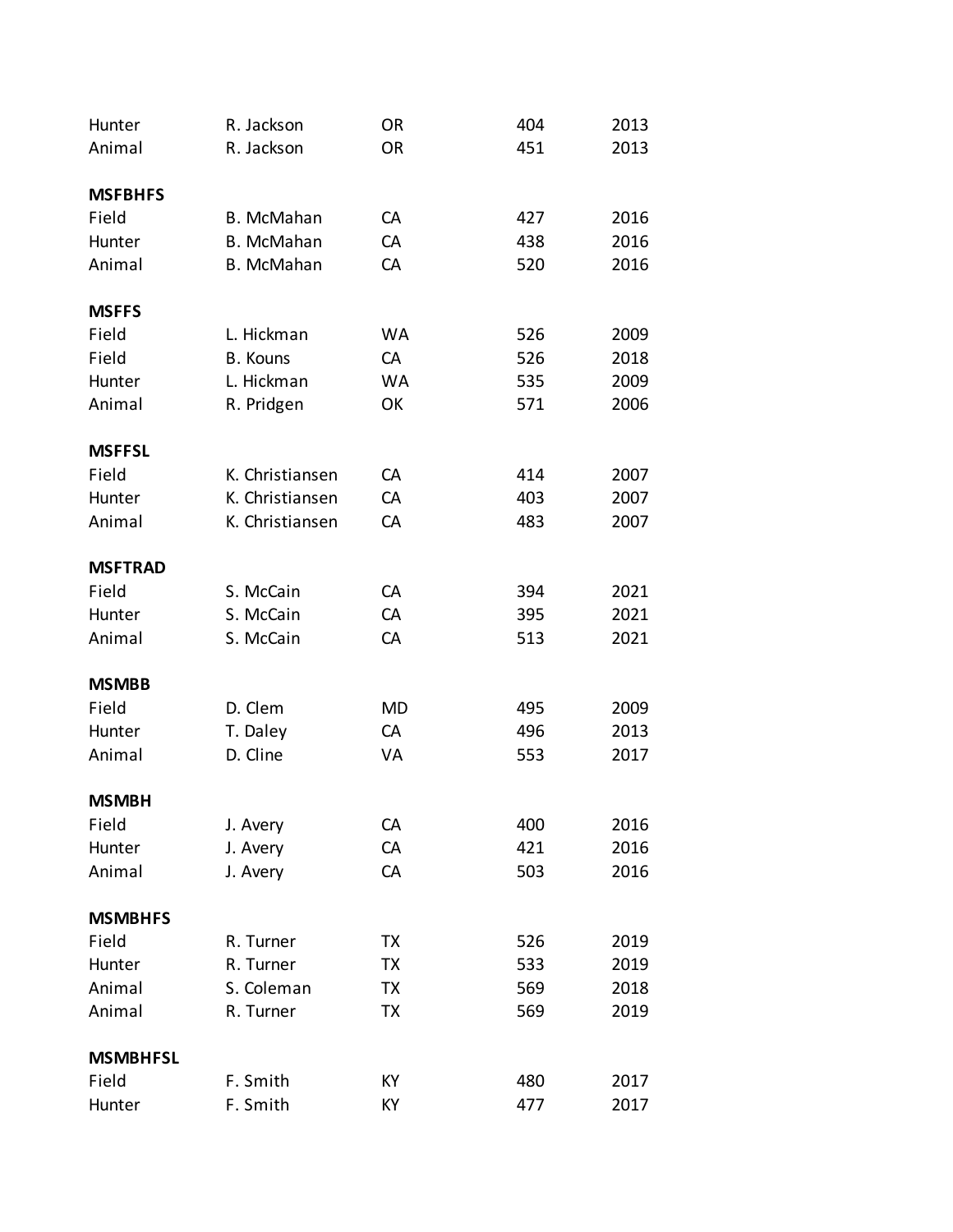| Animal         | P. Norris          | CA         | 553 | 2017 |
|----------------|--------------------|------------|-----|------|
| <b>MSMFS</b>   |                    |            |     |      |
| Field          | D. Pridgen         | OK         | 550 | 2007 |
| Hunter         | D. Pridgen         | OK         | 551 | 2007 |
| Animal         | S. D. Gibbs        | WI         | 580 | 2021 |
| <b>MSMFSL</b>  |                    |            |     |      |
| Field          | J. Stanek          | <b>OR</b>  | 524 | 2007 |
| Hunter         | M. Willis          | CA         | 527 | 2010 |
| Animal         | <b>B.</b> Stivison | <b>WA</b>  | 570 | 2007 |
| <b>MSMFSLR</b> |                    |            |     |      |
| Field          | S. Robinson        | <b>OH</b>  | 476 | 2014 |
| Field          | J. Podratz         | <b>MN</b>  | 476 | 2019 |
| Hunter         | J. Podratz         | MN         | 484 | 2021 |
| Animal         | J. Podratz         | <b>MN</b>  | 561 | 2021 |
| <b>MSMLB</b>   |                    |            |     |      |
| Field          | J. Mathrole        | <b>SD</b>  | 91  | 2014 |
| Hunter         | J. Mathrole        | <b>SD</b>  | 93  | 2014 |
| Animal         | J. Law             | IA         | 213 | 2015 |
| <b>MSMTRAD</b> |                    |            |     |      |
| Field          | <b>B.</b> Graham   | OK         | 421 | 2018 |
| Hunter         | G. McCain          | CA         | 423 | 2021 |
| Animal         | M. Palmer          | TX         | 512 | 2019 |
| <b>MSPMFS</b>  |                    |            |     |      |
| FieldX         | T. Coblentz        | <b>MD</b>  | 567 | 2021 |
| HunterX        | T. Coblentz        | MD         | 559 | 2021 |
| Animal         | T. Coblentz        | MD         | 569 | 2021 |
| <b>PFFS</b>    |                    |            |     |      |
| Field          | J. Van Natta       | <b>OH</b>  | 558 | 2012 |
| Hunter         | J. Van Natta       | <b>OH</b>  | 558 | 2009 |
| Hunter         | P. Pearce          | CA         | 558 | 2018 |
| Hunter         | T. Jensen          | <b>DEN</b> | 558 | 2019 |
| Hunter         | L. Ochoa-Anderson  | UT         | 558 | 2020 |
| FieldX         | P. Pearce          | CA         | 646 | 2021 |
| HunterX        | P. Gore            | CA         | 646 | 2017 |
| Animal         | P. Pearce          | CA         | 586 | 2021 |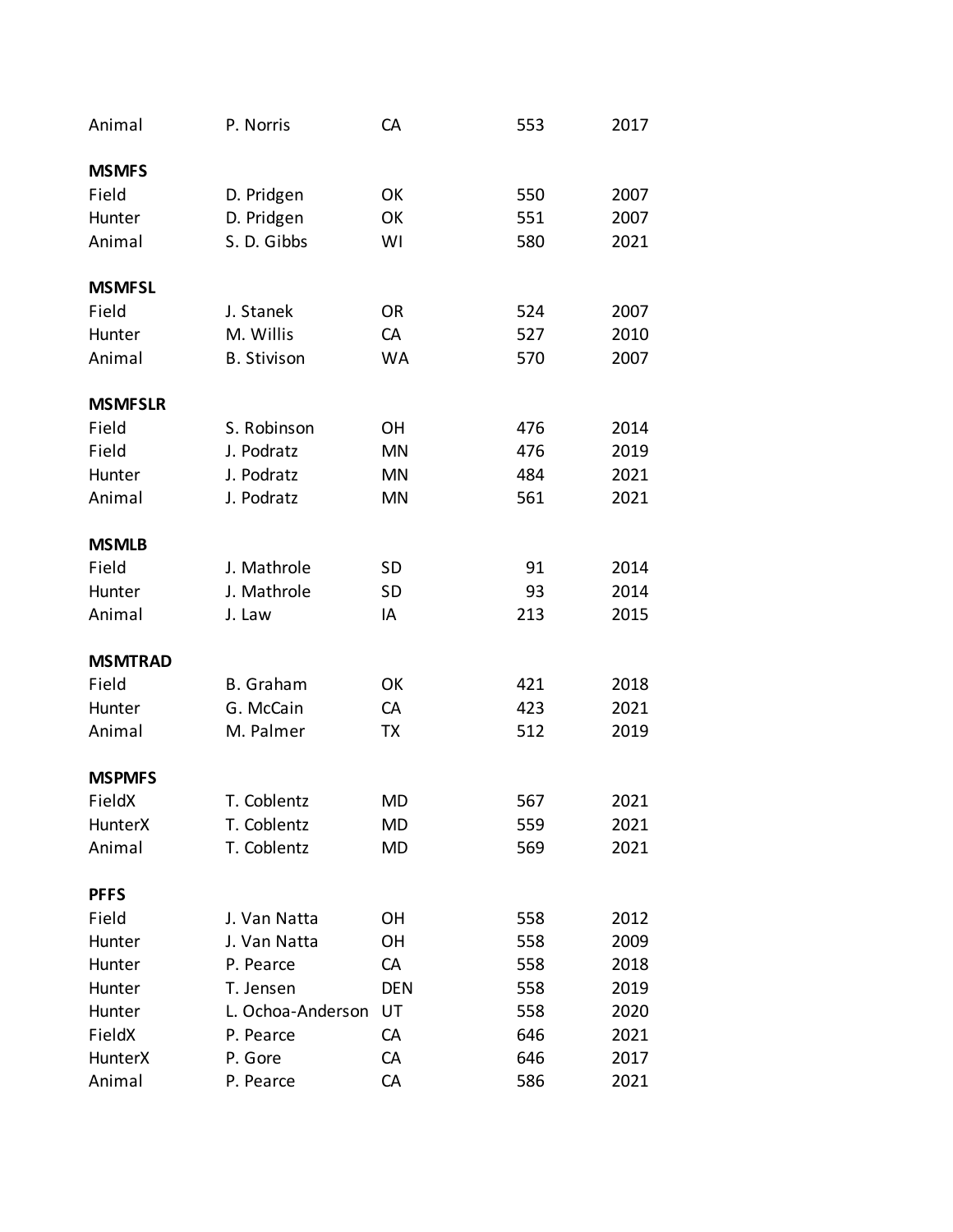| <b>PFFSL</b>   |                       |            |               |      |
|----------------|-----------------------|------------|---------------|------|
| Field          | J. Gilley             | OK         | 494           | 2006 |
| Hunter         | J. Gilley             | OK         | 491           | 2006 |
| Animal         | J. Gilley             | OK         | 564           | 2005 |
| <b>PMFS</b>    |                       |            |               |      |
| Field          | J. Broadwater         | <b>PA</b>  | 560           | 2009 |
| Field          | S. Wills              | MD         | 560           | 2018 |
| Field          | S. Wolthuis           | <b>MO</b>  | 560           | 2019 |
| Field          | T. Morgan             | MT         | 560           | 2020 |
| Hunter         | T. Ragsdale           | WI         | 560           | 1995 |
| Hunter         | J. Kapp               | IN         | 560           | 2002 |
| Hunter         | D. Cousins            | <b>ME</b>  | 560 2004 2007 |      |
| Hunter         | J. Broadwater         | PA         | 560 2007 2019 |      |
| Hunter         | R. Wilde              | ID         | 560           | 2009 |
| Hunter         | K. Wilke              | UT         | 560           | 2011 |
| Hunter         | D. Houser             | PA         | 560           | 2016 |
| Hunter         | <b>B.</b> Deaton      | IA         | 560           | 2016 |
| Hunter         | <b>B.</b> Gellenthein | MA         | 560           | 2018 |
| Hunter         | T. Morgan             | MT         | 560           | 2018 |
| FieldX         | K. Douglas            | UT         | 654           | 2019 |
| <b>HunterX</b> | C. Perkins            | <b>CAN</b> | 664           | 2018 |
| Animal         | J. Broadwater         | PA         | 587           | 2009 |
| Animal         | C. Hamilton           | PA         | 587           | 2019 |
| Animal         | C. Perkins            | <b>CAN</b> | 587           | 2021 |
| <b>PMFSL</b>   |                       |            |               |      |
| Field          | R. Gentry             | <b>OR</b>  | 546           | 2008 |
| Hunter         | R. Huffman            | <b>MO</b>  | 542           | 2006 |
| Animal         | E. Budzinski          | WI         | 575           | 2005 |
| Animal         | R. Huffman            | <b>MO</b>  | 575           | 2006 |
| <b>PMFSLR</b>  |                       |            |               |      |
| Field          | B. Perry              | <b>NC</b>  | 391           | 2012 |
| Hunter         | B. Perry              | <b>NC</b>  | 414           | 2012 |
| Animal         | B. Perry              | <b>NC</b>  | 507           | 2012 |
| <b>SFBB</b>    |                       |            |               |      |
| Field          | R. Wall               | TX         | 436           | 2007 |
| Hunter         | R. Wall               | TX         | 450           | 2006 |
| Animal         | R. Wall               | ТX         | 529           | 2006 |

**SFBH**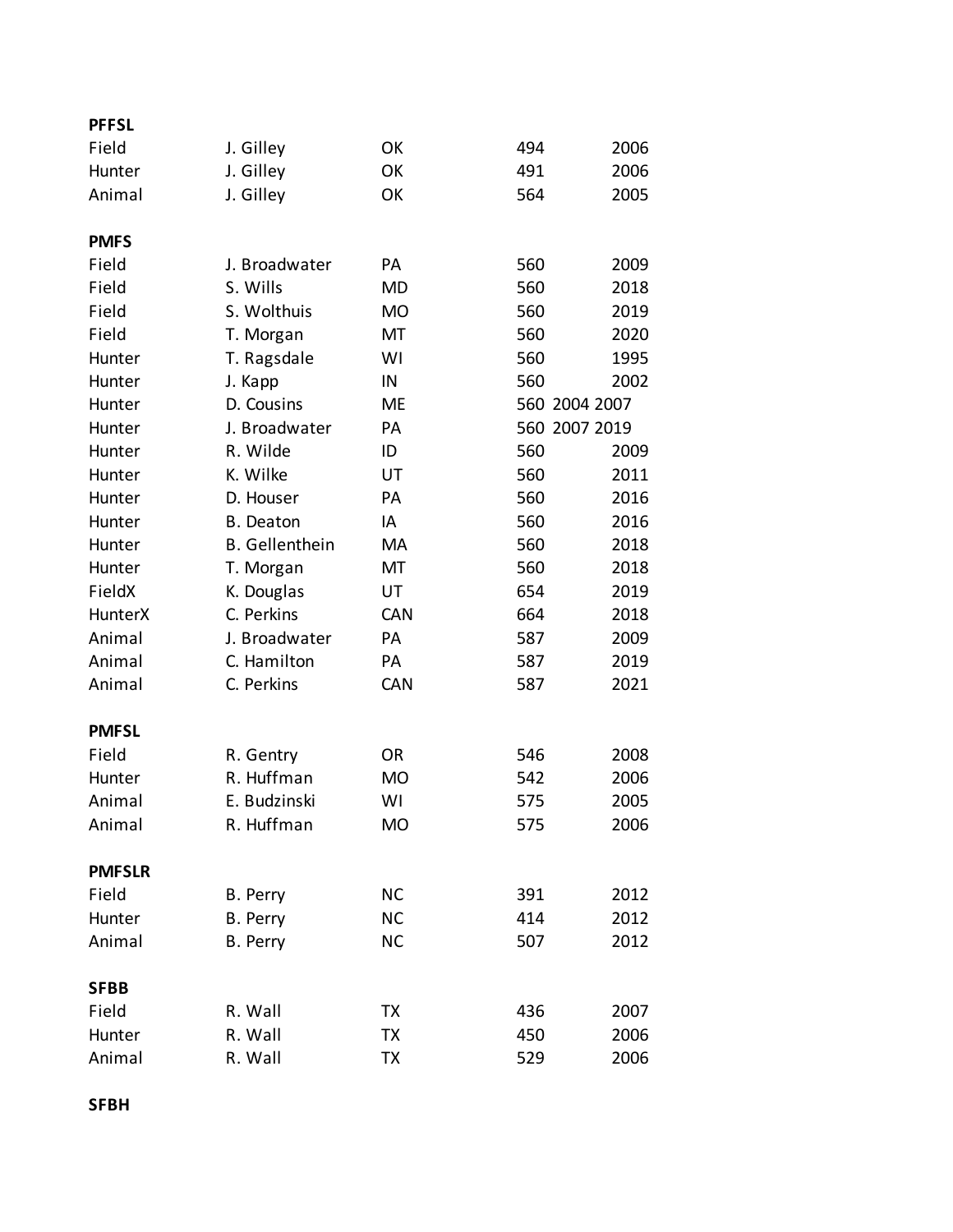| Field          | J. Sciacca        | CA        | 475 | 2016 |
|----------------|-------------------|-----------|-----|------|
| Hunter         | J. Sciacca        | CA        | 485 | 2017 |
| Animal         | J. Sciacca        | CA        | 545 | 2017 |
|                |                   |           |     |      |
| <b>SFBHFS</b>  |                   |           |     |      |
| Field          | J. Hakl           | <b>MN</b> | 531 | 2013 |
| Hunter         | J. Hakl           | <b>MN</b> | 540 | 2013 |
| Animal         | M. Jones          | IA        | 566 | 2012 |
| Animal         | J. Hakl           | <b>MN</b> | 566 | 2013 |
| Animal         | C. Tompkins       | KS        | 566 | 2017 |
| <b>SFBHFSL</b> |                   |           |     |      |
| Field          | L. Lynde          | <b>ND</b> | 445 | 2015 |
| Hunter         | L. Lynde          | <b>ND</b> | 454 | 2015 |
| Animal         | L. Lynde          | <b>ND</b> | 495 | 2013 |
|                |                   |           |     |      |
| <b>SFFS</b>    |                   |           |     |      |
| Field          | M. White          | FL        | 542 | 2018 |
| Hunter         | <b>B.</b> Pearson | AZ        | 549 | 2012 |
| Animal         | J. Hakl           | <b>MN</b> | 578 | 2014 |
|                |                   |           |     |      |
| <b>SFFSL</b>   |                   |           |     |      |
| Field          | J. Gilley         | OK        | 482 | 2020 |
| Hunter         | J. Gilley         | OK        | 490 | 2020 |
| Animal         | J. Gilley         | OK        | 557 | 2020 |
| <b>SFFSLR</b>  |                   |           |     |      |
| Field          | J. Thelen         | TX        | 415 | 2019 |
| Hunter         | L. Walter         | CO        | 428 | 2014 |
| Animal         | L. Walter         | CO        | 534 | 2014 |
| <b>SFTRAD</b>  |                   |           |     |      |
| Field          | S. McCain         | CA        | 427 | 2016 |
| Hunter         | S. McCain         | CA        | 407 | 2016 |
| Animal         | S. McCain         | CA        | 488 | 2016 |
|                |                   |           |     |      |
| <b>SMBB</b>    |                   |           |     |      |
| Field          | T. Daley          | CA        | 496 | 2009 |
| Hunter         | D. Hughes         | TX        | 502 | 2008 |
| Animal         | D. Hughes         | TX        | 560 | 2008 |
| Animal         | R. Hunt           | TX        | 560 | 2019 |

**SMBBR**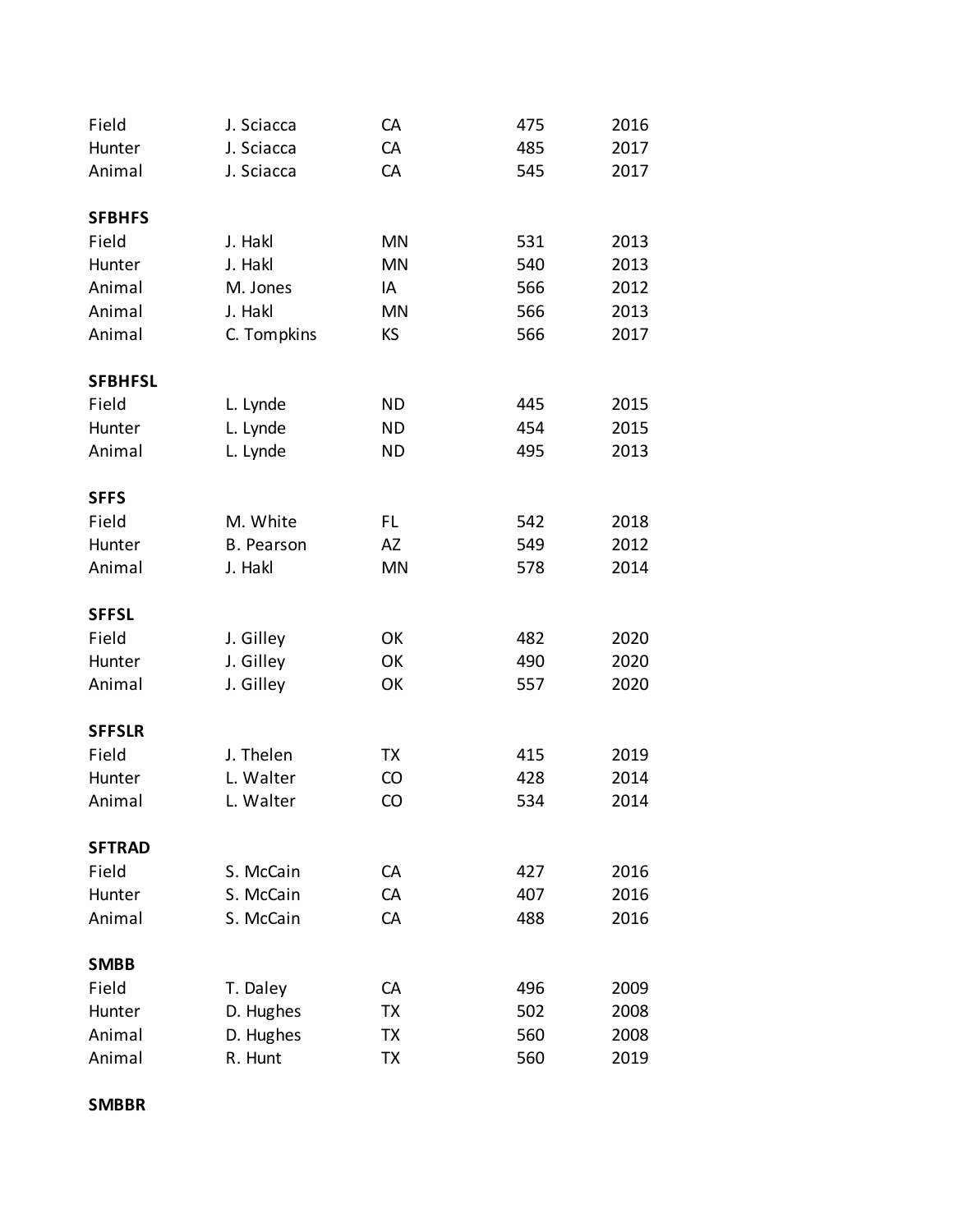| Field          | R. Stonebraker              | ТX        | 471            | 2020 |
|----------------|-----------------------------|-----------|----------------|------|
| Hunter         | R. Stonebraker              | TX        | 479            | 2021 |
| Animal         | R. Stonebraker              | TХ        | 540 2020, 2021 |      |
|                |                             |           |                |      |
| <b>SMBH</b>    |                             |           |                |      |
| Field          | G. McCain                   | CA        | 493            | 2010 |
| Hunter         | G. McCain                   | CA        | 496            | 2012 |
| Animal         | C. Sciacca                  | CA        | 548            | 2017 |
| <b>SMBHFS</b>  |                             |           |                |      |
| Field          | M. Setzer                   | NJ        | 542            | 2012 |
| Field          | M. Hanson                   | AZ        | 542            | 2013 |
| Hunter         | G. Marrier                  | VT        | 544            | 2011 |
| Animal         | S. Coleman                  | TX        | 576            | 2006 |
|                |                             |           |                |      |
| <b>SMBHFSL</b> |                             |           |                |      |
| Field          | J. Hendricks                | <b>OR</b> | 511            | 2007 |
| Hunter         | D. Clem                     | <b>MD</b> | 506            | 2006 |
| Animal         | J. Wyler                    | IL        | 566            | 2006 |
| <b>SMFS</b>    |                             |           |                |      |
| Field          |                             | MD        | 557            | 2015 |
| Hunter         | J. Magrogan<br>R. Reedinger | PA        | 555            | 2021 |
| Animal         |                             | VA        | 583            | 2015 |
|                | T. Lynch                    |           |                |      |
| <b>SMFSL</b>   |                             |           |                |      |
| Field          | <b>B.</b> Gentry            | <b>OR</b> | 525            | 2016 |
| Hunter         | <b>B.</b> Gentry            | <b>OR</b> | 530            | 2016 |
| Animal         | R. Mills                    | CA        | 573            | 2003 |
| <b>SMFSLR</b>  |                             |           |                |      |
| Field          | W. Lee                      | WA        | 504            | 2010 |
| Hunter         | J. Shackelford              | NΜ        | 491            | 2015 |
| Animal         | K. Thelen                   | TX        | 563            | 2019 |
|                |                             |           |                |      |
| <b>SMLB</b>    |                             |           |                |      |
| Field          | T. Burnham                  | OR        | 239            | 2014 |
| Hunter         | T. Burnham                  | <b>OR</b> | 301            | 2014 |
| Animal         | T. Burnham                  | <b>OR</b> | 410            | 2014 |
| <b>SMTRAD</b>  |                             |           |                |      |
| Field          | A. Eagleton                 | СA        | 464            | 2016 |
| Hunter         | A. Eagleton                 | CA        | 467            | 2015 |
|                |                             |           |                |      |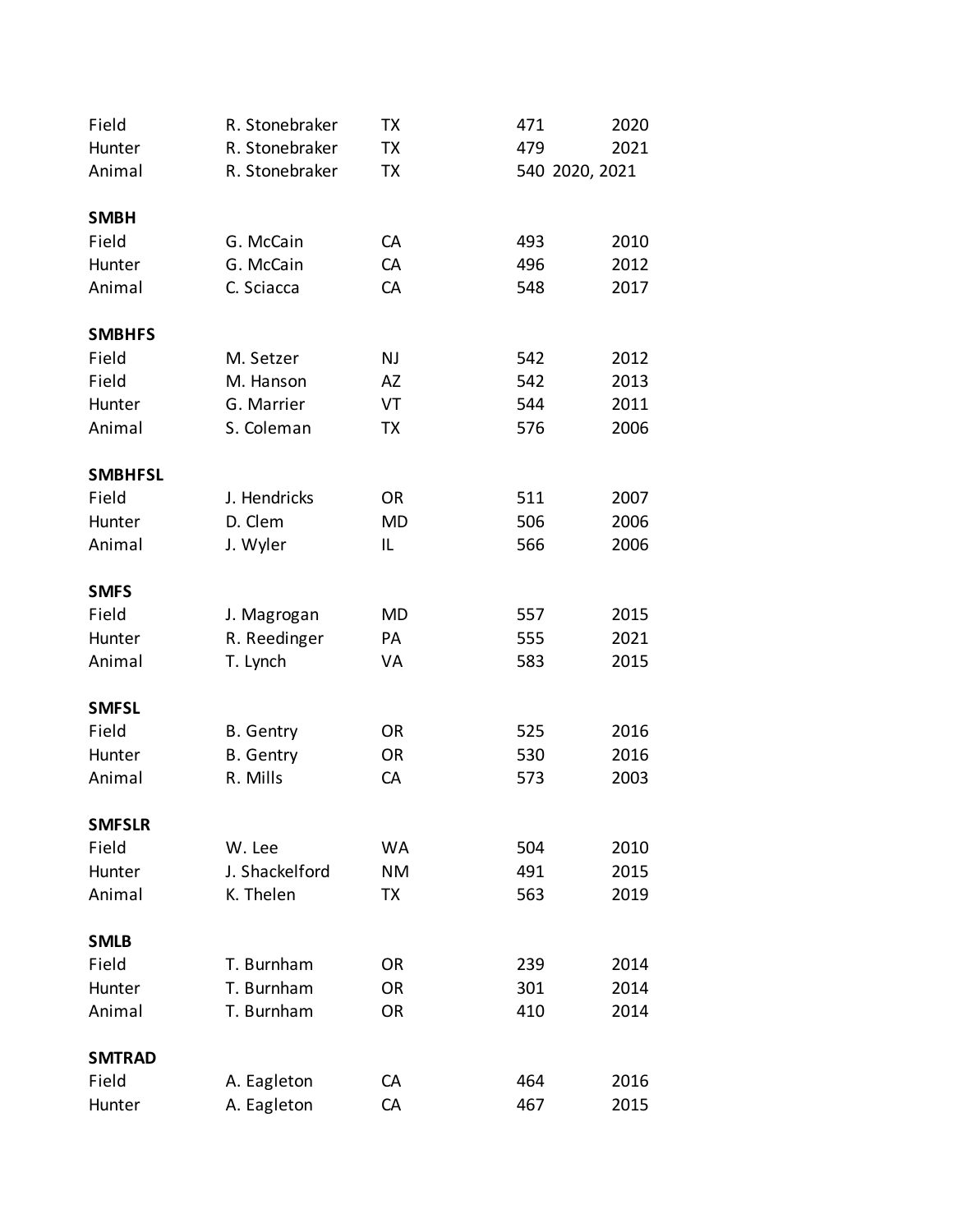| Animal         | G. McCain         | CA         | 530            | 2013 |
|----------------|-------------------|------------|----------------|------|
| <b>SPFFS</b>   |                   |            |                |      |
| Field          | F. McClean        | <b>CAN</b> | 550            | 2019 |
| Hunter         | F. McClean        | CAN        | 552            | 2019 |
| FieldX         | F. McClean        | <b>CAN</b> | 605            | 2019 |
| <b>HunterX</b> | F. McClean        | CAN        | 613            | 2019 |
| Animal         | M. White          | FL         | 575            | 2021 |
|                |                   |            |                |      |
| <b>SPMFS</b>   |                   |            |                |      |
| Field          | T. Gillingham     | UT         | 558            | 2019 |
| Hunter         | D. Neely          | CA         | 557            | 2010 |
| Hunter         | A. Ruddock        | <b>OR</b>  | 557            | 2012 |
| Hunter         | J. White          | <b>MO</b>  | 557            | 2012 |
| Hunter         | M. Leiter         | <b>MD</b>  | 557            | 2015 |
| Hunter         | D. Price          | WI         | 557 2017, 2018 |      |
| FieldX         | R. Barndt         | MT         | 641            | 2017 |
| <b>HunterX</b> | T. Gillingham     | UT         | 641            | 2019 |
| Animal         | M. Braden         | TX         | 586            | 2018 |
| <b>SPMFSL</b>  |                   |            |                |      |
| Field          | L. Smith          | WI         | 493            | 2009 |
| Hunter         | L. Smith          | WI         | 487            | 2009 |
| Animal         | L. Smith          | WI         | 557            | 2005 |
| <b>SSFBB</b>   |                   |            |                |      |
| Field          | C. St. Clair      | AZ         | 404            | 2015 |
| Hunter         | C. St. Clair      | <b>AZ</b>  | 433            | 2015 |
| Animal         | C. St. Clair      | AZ         | 506            | 2017 |
| <b>SSFBH</b>   |                   |            |                |      |
| Field          | M. Nations        | <b>WA</b>  | 301            | 2015 |
| Hunter         | M. Nations        | <b>WA</b>  | 318            | 2016 |
| Animal         | M. Nations        | <b>WA</b>  | 466            | 2016 |
| <b>SSFBHFS</b> |                   |            |                |      |
| Field          | M. Jones          | IA         | 500            | 2013 |
| Hunter         | M. Jones          | IA         | 510            | 2013 |
| Animal         | M. Jones          | IA         | 570            | 2013 |
| <b>SSFFS</b>   |                   |            |                |      |
| Field          | <b>B.</b> Pearson | AZ         | 544            | 2014 |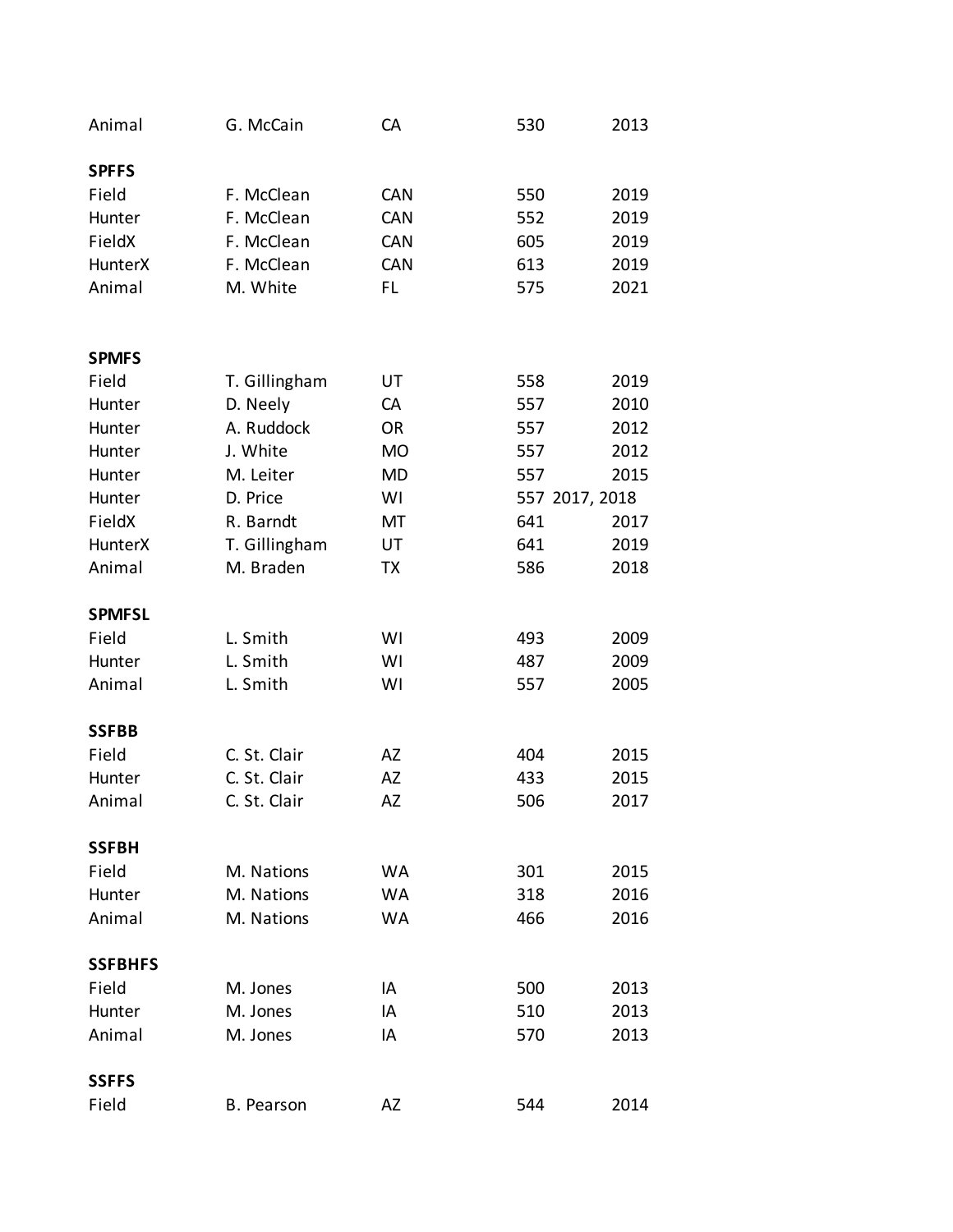| Hunter                  | <b>B.</b> Pearson | AZ        | 543 | 2013 |
|-------------------------|-------------------|-----------|-----|------|
| Animal                  | <b>B.</b> Pearson | AZ        | 576 | 2014 |
|                         |                   |           |     |      |
| <b>SSFFSL</b>           |                   |           |     |      |
| Field                   | P. Hoppe          | FL        | 461 | 2021 |
| Hunter                  | P. Hoppe          | FL.       | 458 | 2021 |
| Animal                  | L. Parker         | <b>WA</b> | 535 | 2019 |
|                         |                   |           |     |      |
| <b>SSFFSLR</b>          |                   |           |     |      |
| Field                   | L. Walter         | CO        | 426 | 2018 |
| Hunter                  | L. Walter         | CO        | 417 | 2018 |
| Animal                  | L. Walter         | CO        | 538 | 2017 |
|                         |                   |           |     |      |
| <b>SSFTRAD</b>          |                   |           |     |      |
| Field                   | D. Powless        | OK        | 226 | 2019 |
| Hunter                  | D. Powless        | OK        | 197 | 2021 |
| Animal                  | D. Powless        | OK        | 331 | 2021 |
|                         |                   |           |     |      |
| <b>SSMBB</b>            |                   |           |     |      |
| Field                   | F. Burdi          | NJ        | 504 | 2018 |
| Hunter                  | F. Burdi          | NJ        | 503 | 2016 |
| Animal                  | T. Holt           | <b>TX</b> | 563 | 2021 |
|                         |                   |           |     |      |
| <b>SSMBH</b>            |                   |           |     |      |
| Field                   | <b>B.</b> Linett  | <b>WA</b> | 472 | 2013 |
| Hunter                  | <b>B.</b> Linett  | <b>WA</b> | 471 | 2013 |
| Animal                  | R. Chisholm       | CA        | 535 | 2016 |
|                         |                   |           |     |      |
| <b>SSMBHFS</b><br>Field | <b>B.</b> Arnold  | <b>MN</b> | 538 | 2014 |
| Hunter                  | M. Reed           | WA        | 541 | 2016 |
| Animal                  | T. Ragsdale       | TX        | 572 | 2021 |
|                         |                   |           |     |      |
| <b>SSMBHFSL</b>         |                   |           |     |      |
| Field                   | J. Pfannenstein   | MN        | 489 | 2017 |
| Hunter                  | C. Galusha        | NΥ        | 487 | 2015 |
| Animal                  | C. Galusha        | NΥ        | 555 | 2015 |
|                         |                   |           |     |      |
| <b>SSMFS</b>            |                   |           |     |      |
| Field                   | L. Butterfield    | AZ        | 552 | 2020 |
| Hunter                  | JC Bradway        | NJ        | 550 | 2015 |
| Animal                  | JC Bradway        | NJ        | 579 | 2014 |
| Animal                  | D. Bucy           | <b>TX</b> | 579 | 2015 |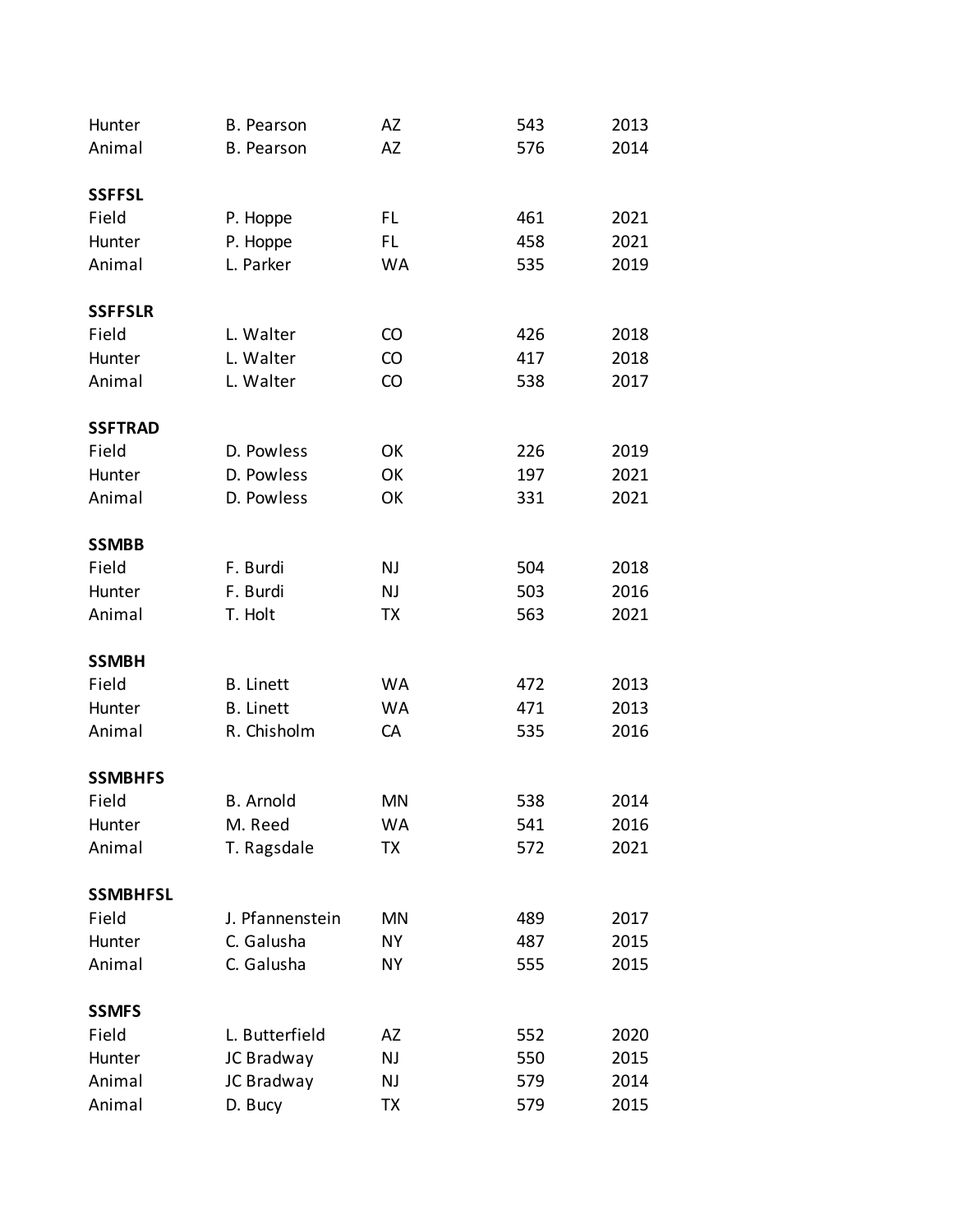| Animal         | J. Dumke            | WI        | 579 | 2019 |
|----------------|---------------------|-----------|-----|------|
| <b>SSMFSL</b>  |                     |           |     |      |
| Field          | R. Gentry           | <b>OR</b> | 523 | 2018 |
| Hunter         | D. Hryn             | <b>NY</b> | 523 | 2016 |
| Animal         | M. Willis           | CA        | 568 | 2013 |
| <b>SSMFSLR</b> |                     |           |     |      |
| Field          | D. Wearne           | NE        | 487 | 2015 |
| Hunter         | D. Wearne           | <b>NE</b> | 498 | 2015 |
| Animal         | R. Schoening        | <b>SD</b> | 556 | 2021 |
| <b>SSMLB</b>   |                     |           |     |      |
| Field          | A. Nixon            | <b>NM</b> | 339 | 2014 |
| Hunter         | A. Nixon            | <b>NM</b> | 376 | 2014 |
| Animal         | A. Nixon            | <b>NM</b> | 469 | 2014 |
| <b>SSMTRAD</b> |                     |           |     |      |
| Field          | R. Sarns            | TX        | 430 | 2018 |
| Hunter         | R. Sarns            | TX        | 429 | 2018 |
| Animal         | T. Johnson          | MN        | 505 | 2021 |
| <b>SSPMFS</b>  |                     |           |     |      |
| Field          | T. Coblentz         | MD        | 544 | 2018 |
| Hunter         | T. Coblentz         | MD        | 547 | 2018 |
| FieldX         | T. Coblentz         | MD        | 599 | 2019 |
| <b>HunterX</b> | T. Coblentz         | MD        | 605 | 2018 |
| Animal         | T. Coblentz         | MD        | 574 | 2019 |
| <b>YAFBB</b>   |                     |           |     |      |
| Field          | M. Wilkens          | CA        | 380 | 2018 |
| Hunter         | M. Wilkens          | CA        | 411 | 2018 |
| Animal         | M. Wilkens          | CA        | 508 | 2018 |
| <b>YAFBHFS</b> |                     |           |     |      |
| Field          | E. Husman           | <b>SD</b> | 523 | 2021 |
| Hunter         | E. Husman           | <b>SD</b> | 510 | 2021 |
| Animal         | E. Husman           | <b>SD</b> | 561 | 2021 |
| <b>YAFFS</b>   |                     |           |     |      |
| Field          | <b>B.</b> Rutkowski | <b>OH</b> | 547 | 2019 |
| Hunter         | H. Bartos           | <b>SD</b> | 549 | 2018 |
| Animal         | T. Skarvan          | WI        | 580 | 2008 |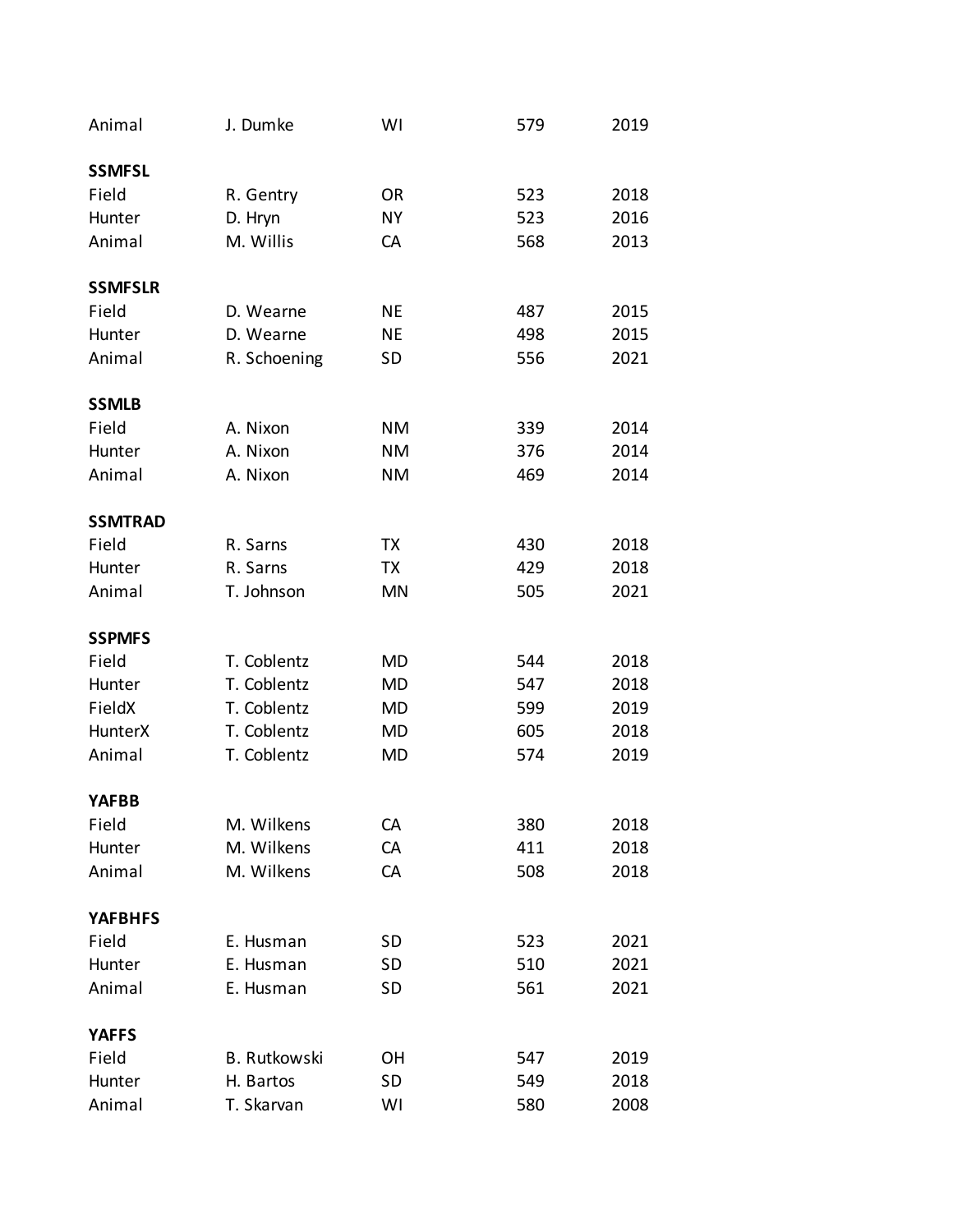| <b>YAFFSLR</b> |                  |            |     |      |
|----------------|------------------|------------|-----|------|
| Field          | F. Cook          | <b>WA</b>  | 475 | 2016 |
| Hunter         | D. Baird         | MI         | 487 | 2018 |
| Animal         | D. Baird         | MI         | 558 | 2018 |
|                |                  |            |     |      |
| <b>YAMBB</b>   |                  |            |     |      |
| Field          | M. Hernandez     | TХ         | 425 | 2018 |
| Hunter         | M. Hernandez     | TX         | 440 | 2019 |
| Animal         | J. Moschetz      | WI         | 544 | 1976 |
|                |                  |            |     |      |
| <b>YAMBHFS</b> |                  |            |     |      |
| Field          | H. Slane         | WA         | 521 | 2016 |
| Field          | I. Kyar          | <b>MN</b>  | 521 | 2020 |
| Hunter         | D. Murray        | CA         | 513 | 2017 |
| Animal         | H. Slane         | <b>WA</b>  | 569 | 2016 |
| <b>YAMFS</b>   |                  |            |     |      |
| Field          | C. Sears         | TX         | 558 | 2018 |
| Field          | <b>B.</b> Turner | <b>WA</b>  | 558 | 2021 |
| Hunter         | D. Ballengee     | <b>WV</b>  | 559 | 2018 |
| Animal         | C. Sears         | TX         | 585 | 2018 |
| Animal         | S. Sullivan      |            |     |      |
|                |                  | MN         | 585 | 2021 |
| Animal         | <b>B.</b> Turner | <b>WA</b>  | 585 | 2021 |
| <b>YAMFSL</b>  |                  |            |     |      |
| Field          |                  |            |     |      |
| Hunter         |                  |            |     |      |
| Animal         | T. Welch         | WV         | 558 | 1985 |
| Animal         | A. Cote          | <b>WA</b>  | 558 | 2001 |
|                |                  |            |     |      |
| <b>YAMFSLR</b> |                  |            |     |      |
| Field          | Y. Kaku          | CA         | 468 | 2009 |
| Hunter         | H. Hernandz      | <b>MEX</b> | 483 | 2019 |
| Animal         | Y. Kaku          | CA         | 557 | 2009 |
|                |                  |            |     |      |
| <b>YFBB</b>    |                  |            |     |      |
| Field          | C. Willard       | GA         | 349 | 2018 |
| Hunter         | C. Willard       | GA         | 368 | 2018 |
| Animal         | C. Cisek         | СT         | 468 | 1975 |
|                |                  |            |     |      |
| <b>YFBHFS</b>  |                  |            |     |      |
| Field          | A. Beauvais      | <b>OR</b>  | 514 | 2019 |